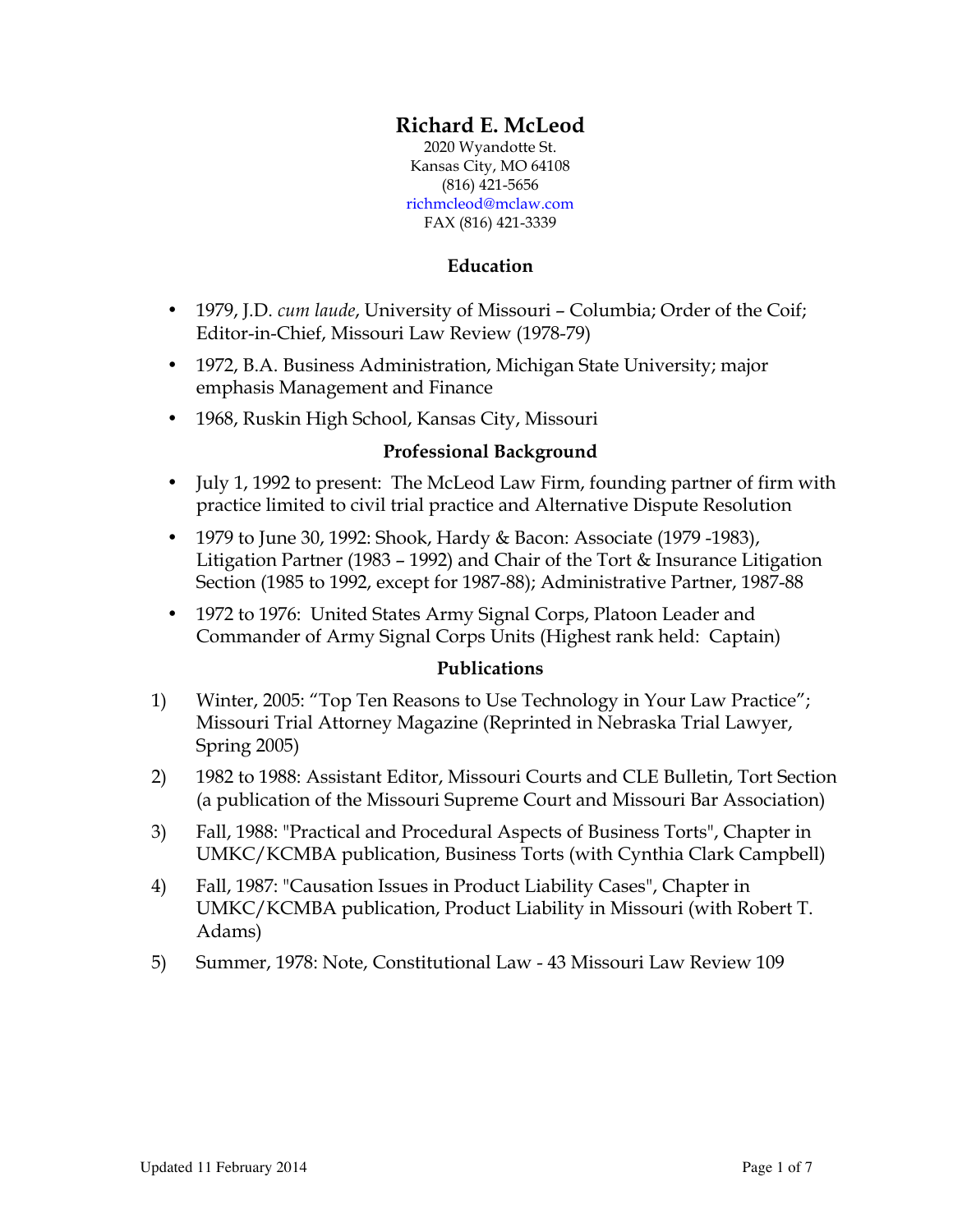### **Professional Organizations and Recognition**

- 1) Listed, **The Best Lawyers in America** Personal Injury included in all editions 1997 to 2014.
- 2) Listed, **Best of the Bar**, Kansas City Business Journal, included annually 2003 to 2014.
- 3) Listed, Kansas and Missouri **"SuperLawyers"**, included annually 2005 to 2014.
- 4) Elected Member, **Missouri Appellate Judicial Commission** (Jan. 1, 2004 to Dec. 31, 2009)
- 5) Reporter, **Missouri Supreme Court Committee on Approved Civil Jury Instructions** [MAI] (1991 to 2003)
- 6) Member, **American Board of Trial Advocates** (2002 2005)
- 7) Member, **American Academy of ADR Attorneys** (2000 present)
- 8) Member, **Missouri Bar Committee on Plain Language in the Law** (1993)
- 9) Trustee, **University of Missouri School of Law, Law Foundation** (1990 to 1992)
- 10) Past Member, **National Association of Railroad Trial Counsel (NARTC)**
- 11) Member, **American Association for Justice** (**AAJ**)
- 12) Member, **Missouri Association of Trial Attorneys** (past member of Board of Governors)
- 13) Past Member, **Kansas Trial Lawyers Association** (Board of Governors)
- 14) Member, **Kansas City Metropolitan Bar Association**

# **Seminars and Presentations Given**

- 1) February, 2014: KCMBA Young Lawyers Section and KCMBA UMKC School of Law CLE, "Civil Jury Trial Demonstration – Opening Statement of Plaintiff (E. E. "Tom" Thompson Courtroom, UMKC School of Law, Kansas City, MO)
- 2) February, 2014: Ross T. Roberts Trial Acadamy: "Demonstrative Evidence, From DIY to Budget Busters" (United States District Court for the Western District of Missouri, Kansas City, MO).
- 3) March, 2012: Missouri Judicial Conference: "Advanced Trial Skills: Issues in Electronic Evidence Working Agenda," (Lake Ozark, MO)
- 4) February, 2012: Rockhurst University: "How Mediations Work," presentation to Dispute Resolution Class (Kansas City, MO).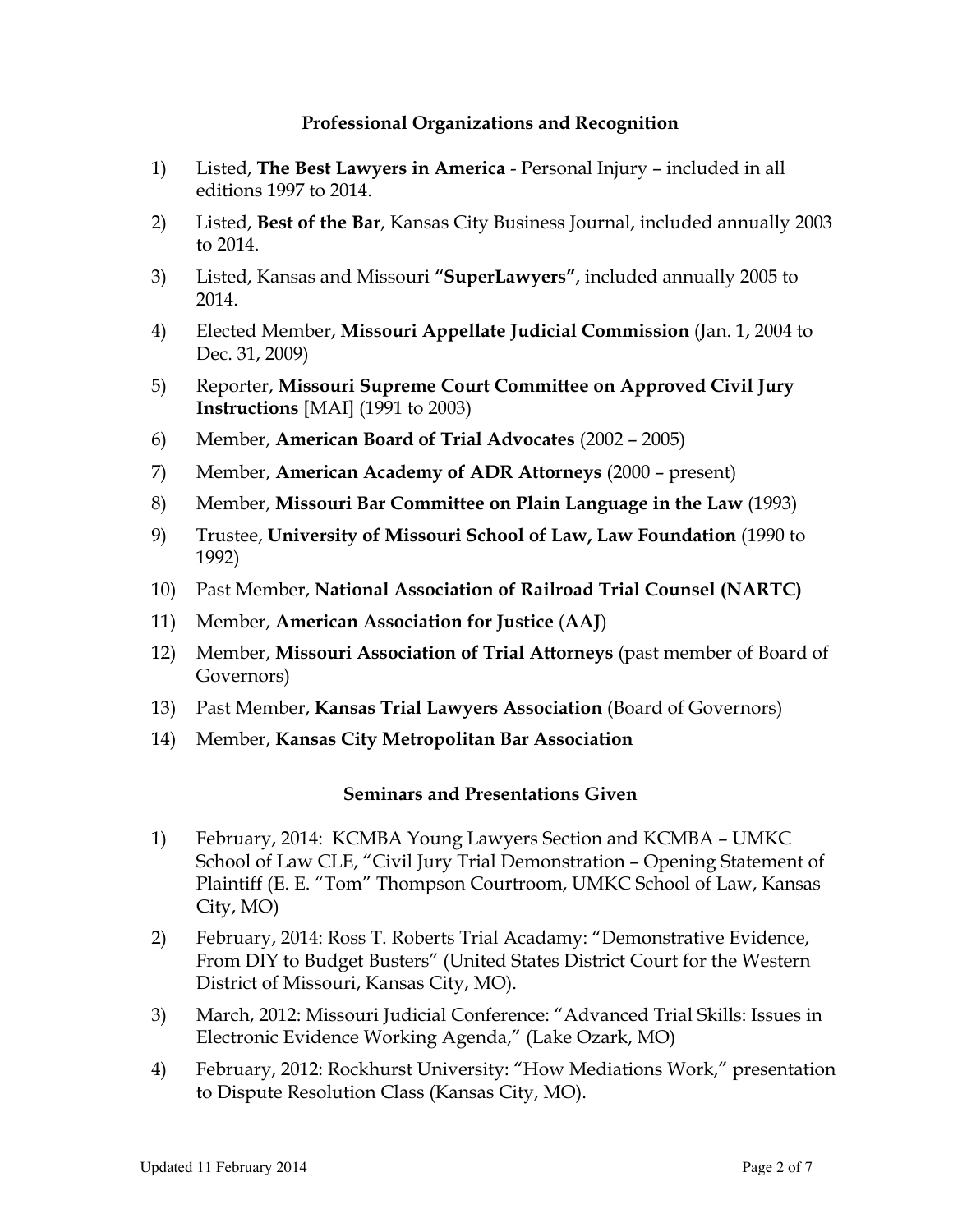- 5) June, 2011: UMKC School of Law: "Not Your Daddy's Mediation," presentation to ADR Class (Kansas City, MO).
- 6) April, 2009: Chubb Insurance Group: "**Mock Mediation Presentation,"** (Kansas City, MO).
- 7) April, 2009: Ross T. Roberts Inn of Court: "**Advanced Deposition Techniques,"** (United States District Court for the Western District of Missouri).
- 8) February, 2009: American Association for Justice: "**Trucking Litigation: The Defense Lawyer's Perspective**," (Ceasar's Palace, Las Vegas, NV).
- 9) June, 2008: "**The Judicial Selection Process,"** Appellate Practice Committee of the KCMBA; (KCMBA Headquarters, Kansas City, MO).
- 10) April, 2008: Ross T. Roberts Inn of Court: "**Mediation and Settlement**," (United States District Court for the Western District of Missouri).
- 11) September, 2007: Annual Meeting of the Missouri Bar: "**Advanced ADR Strategies for the Difficult Issues**," (John Q. Hammonds Hotel, Springfield, MO)
- 12) September 2005: Annual Meeting of the Missouri Bar: "**Skills on Trial: Properly Prepared (MAI) Jury Instructions**," (Westin Crown Center Hotel, Kansas City, MO).
- 13) June, 2003: Employment Law: What's New? What's Developing: "**New MAI Instructions in Employment Cases"**; (KCMBA Headquarters, Kansas City, MO).
- 14) June, 2003: **MAI for Trial Judges**: Missouri Trial Judges Skills course; (Holiday Inn Executive Center, Columbia, MO).
- 15) May, 2003: **Update on MAI**: KCMBA Bench-Bar Conference (Tan-Tar-A Resort, Lake Ozark, MO).
- 16) November, 2001: "**How to Better Organize Your Law Office**," MATA-KCMBA; (KCMBA Headquarters, Kansas City, MO).
- 17) September, 2001: "**Medical Malpractice: Use of Focus Groups**": University of Missouri-Kansas City School of Law (Marriott Hotel - Kansas City, MO).
- 18) April, 2001: **Mediation from the Mediator's Viewpoint**: Kansas City Claims Association, (Lenexa, Kansas).
- 19) January, 2001: **Using the Deposition for Impeachment**: Annual Taking, Defending and Using Depositions Seminar: sponsored by the University of Missouri-Kansas City School of Law (Marriott Hotel - Kansas City, MO)
- 20) April 2000: **The Irish Republican Army Approach to Demonstrative Evidence: "Blow It Up**" : MATA Trial Tips Seminar (Fairmont Hotel - Kansas City, MO)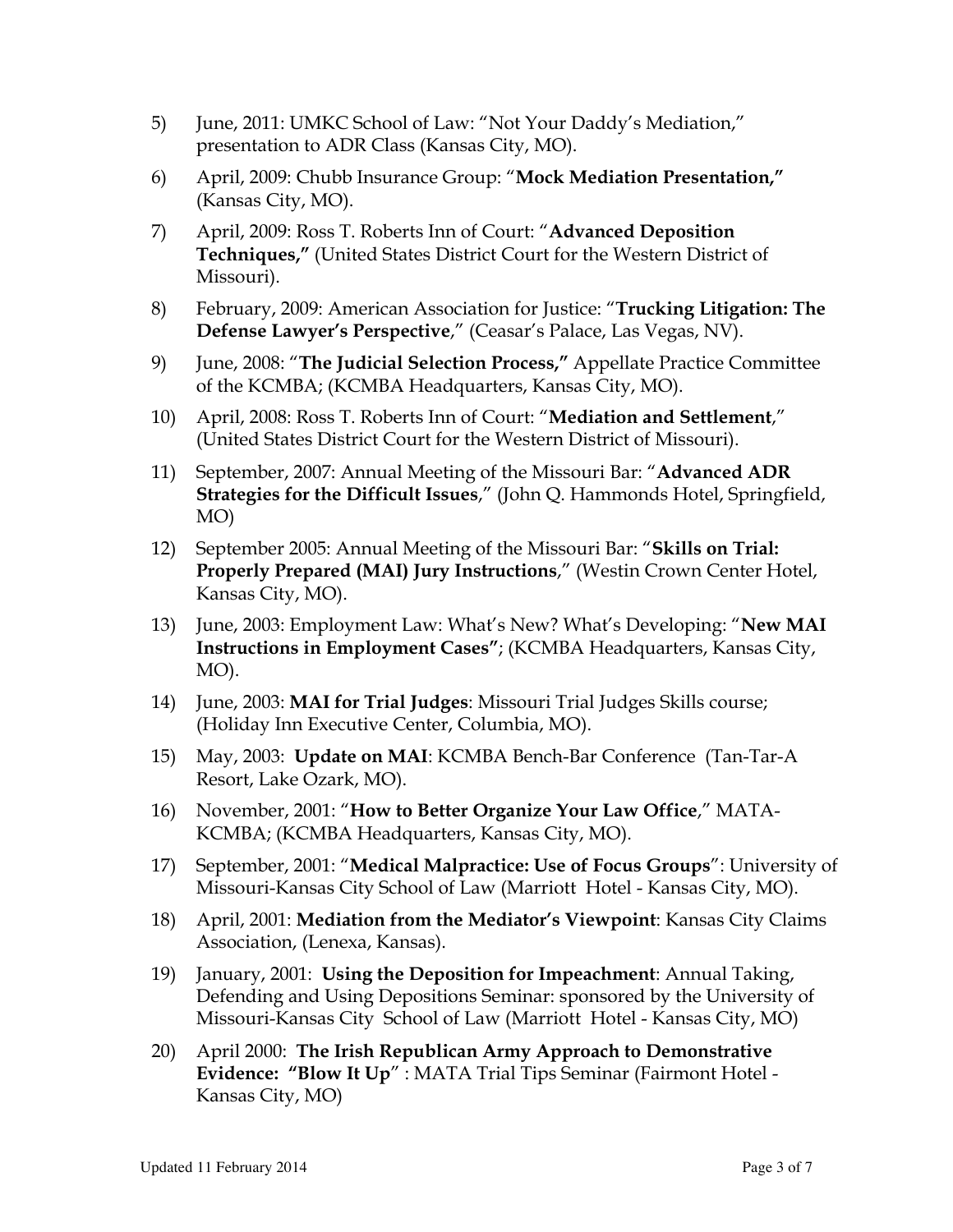- 21) April, 2000: **The Ethics of Complying With and Enforcing Compliance With Rule 26 Obligations** (with Honorable Ortrie Smith and Theresa Levings) : Ethical Pitfalls in Preparing a Case for Trial, sponsored by UMKC Continuing Legal Education (Marriott Hotel - Kansas City, MO)
- 22) October, 1999: **Review of the Missouri Approved Instructions**: Update on Missouri Trial Practice; sponsored by KCMBA (KCMBA Headquarters, Kansas City, MO)
- **23)** July, 1999: **Technology in the Courtroom** (with Honorable Nanette Laughrey and Glenn Bradford) : 8th Circuit Judicial Conference (Hyatt Regency - Kansas City, MO)
- 24) May, 1999: **Ethical Issues in the Use of Technology**: Ethics This and Ethics That, sponsored by MU Law School (Marriott Hotel - Kansas City, MO)
- 25) June, 1998: **Winning Motions A Game Plan**: Motion Practice in State and Federal Court (KCMBA Headquarters - Kansas City, MO)
- 26) June, 1998: **Rule 26 Problems and Pitfalls**: Federal Practice Seminar, sponsored by MU Law School (Marriott Hotel - Kansas City, MO)
- 27) May, 1998: **Technology on a Budget: "Gee Whiz" for Peanuts**: Show Me the Evidence, sponsored by MU Law School CLE (Marriott Hotel - Kansas City, MO)
- 28) April, 1997: **Punitive Damages and New Jury Instructions Under the "Clear and Convincing" Standard of** *Rodriguez v. Suzuki Motor Corp*. : Hot Topics in Personal Injury Litigation: sponsored by the University of Missouri-Columbia School of Law (Marriott Allis Plaza Hotel - Kansas City, MO)
- 29) April, 1997: **Current Instruction Issues: Personal Injury Cases**: A Practical Approach: sponsored by the Kansas City Metropolitan Bar Association, Kansas City, MO)
- 30) November, 1996: **Using the Deposition for Impeachment an Update and Review**: 1996 Annual Taking, Defending and Using Depositions Seminar: sponsored by the University of Missouri-Kansas City School of Law (Hyatt Regency Hotel - Kansas City, MO)
- 31) September, 1996: "**Ethical Issues in ADR**" : ADR Workshop: sponsored by the Federal Judicial Center (Ritz Carlton Hotel - Kansas City, MO)
- 32) June, 1996: "J**oint Defense Agreements**" : Occupational Claims Conference: sponsored by the Railroad Industry Ad Hoc Committee (University of Denver School of Law - Denver, CO)
- 33) April, 1996: "Ethics Roundtable" : **Ethics Roundtable: Real Problems in the Real World**: sponsored by the Kansas City Metropolitan Bar Association (Hyatt Regency Hotel, Kansas City)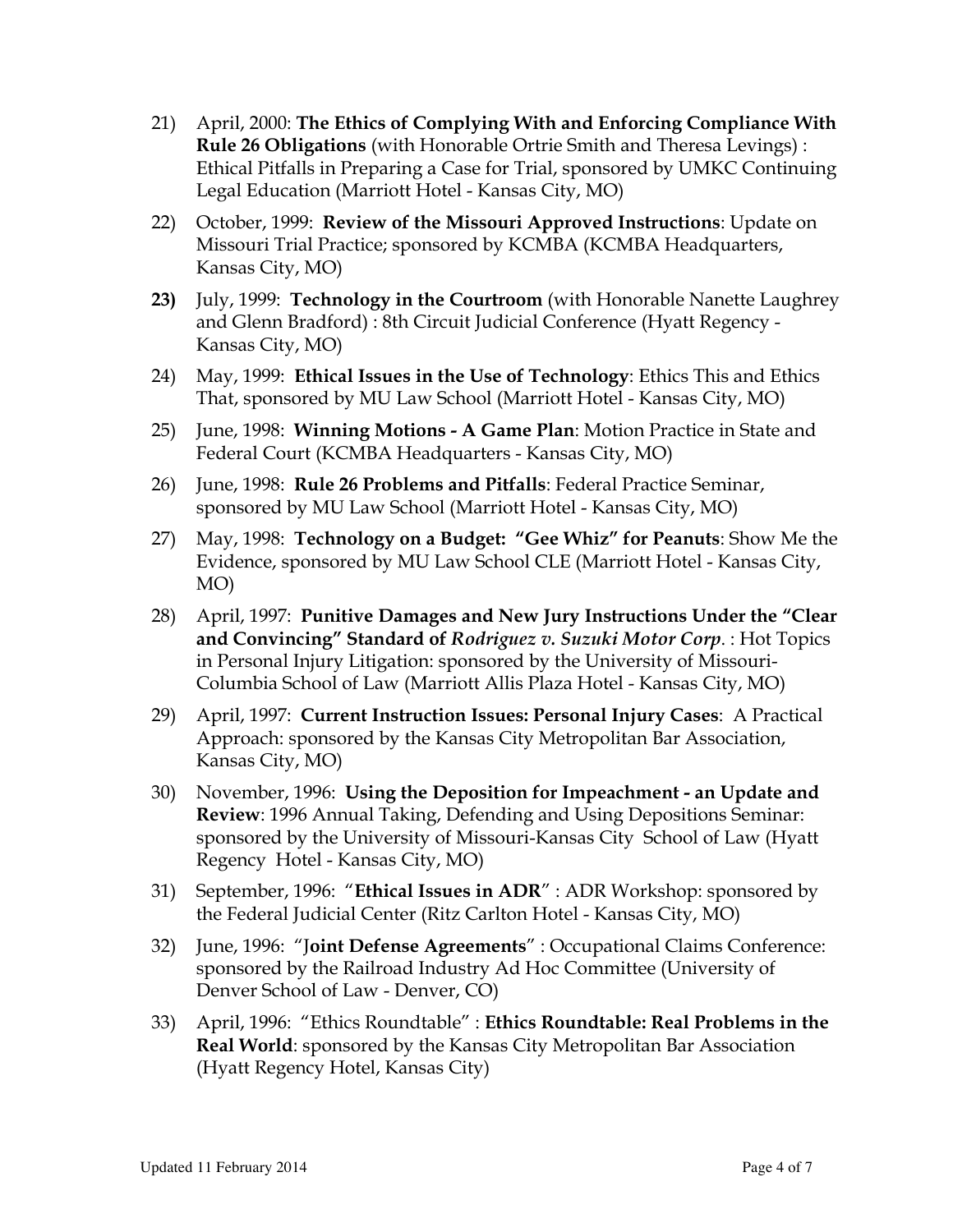- 34) March, 1996: "**Demonstrative Evidence Technology: Large Screen Presentations**" : "Cutting Edge Technology in the Courtroom: sponsored by various firms (Westin Crown Center Hotel, Kansas City)
- 35) May, 1995: "**Opening Statements**" : 1995 Civil Trial Demonstration: sponsored by the University of Missouri - Kansas City (Marriott Allis Plaza Hotel, Kansas City, Mo)
- 36) February, 1995: "**Cross-examination of Expert Witnesses**" : Federal Litigation: Cross Examination Seminar: sponsored by the Kansas City Metropolitan Bar Association (KCMBA Conference Center, Kansas City)
- 37) November, 1994: "**Federal Rules of Evidence: Selected Comparisons Between State and Federal Law**" : Federal Litigation: Privileges, Confidences and Secrets Versus the Right to Know: sponsored by the Kansas City Metropolitan Bar Association (Hyatt Regency Hotel, Kansas City)
- 38) April, 1994: "**Winning Employment Law Cases: The Victim's Perspective**" : Training Seminar for Plaintiff and Defense Lawyers, Human Resources, and Supervisors sponsored by the University of Missouri - Kansas City (Marriott Allis Plaza Hotel, Kansas City, Mo)
- 39) April, 1994: "**Insurers and Insureds: Knowing Who is Your Client and What Duties are Owed**" : Defense Tactics Institute sponsored by the University of Missouri - Kansas City (Marriott Allis Plaza Hotel, Kansas City, Mo)
- 40) January, 1994: "**Federal Rules of Evidence: Selected Comparisons Between State and Federal Law"**: Federal Practice and Procedure Seminar sponsored by the University of Missouri - Columbia (Hyatt Regency Hotel, Kansas City, Mo)
- 41) March, 1993: "**Conflicts of Interest**" : Ethics Seminar sponsored by the Missouri Association of Trial Attorneys (Lantz Welch Educational Center, Kansas City)
- 42) October, 1992: "**Using the Deposition at Trial**" : Seminar on Taking and Defending Depositions, sponsored by the Kansas City Metropolitan Bar Association (Lantz Welch Educational Center, Kansas City)
- 43) May, 1992: "**Recent Developments in MAI: Missouri Approved Jury Instructions (Civil**)" : First Tuesday Luncheon CLE Series, sponsored by the Kansas City Metropolitan Bar Association (Lantz Welch Educational Center, Kansas City)
- 44) April, 1992: "**MAI Update**" : Annual Defense Law Symposium, sponsored by the Missouri Organization of Defense Lawyers (Marriott Tan-Tar-A Lodge, Lake Ozark, Missouri)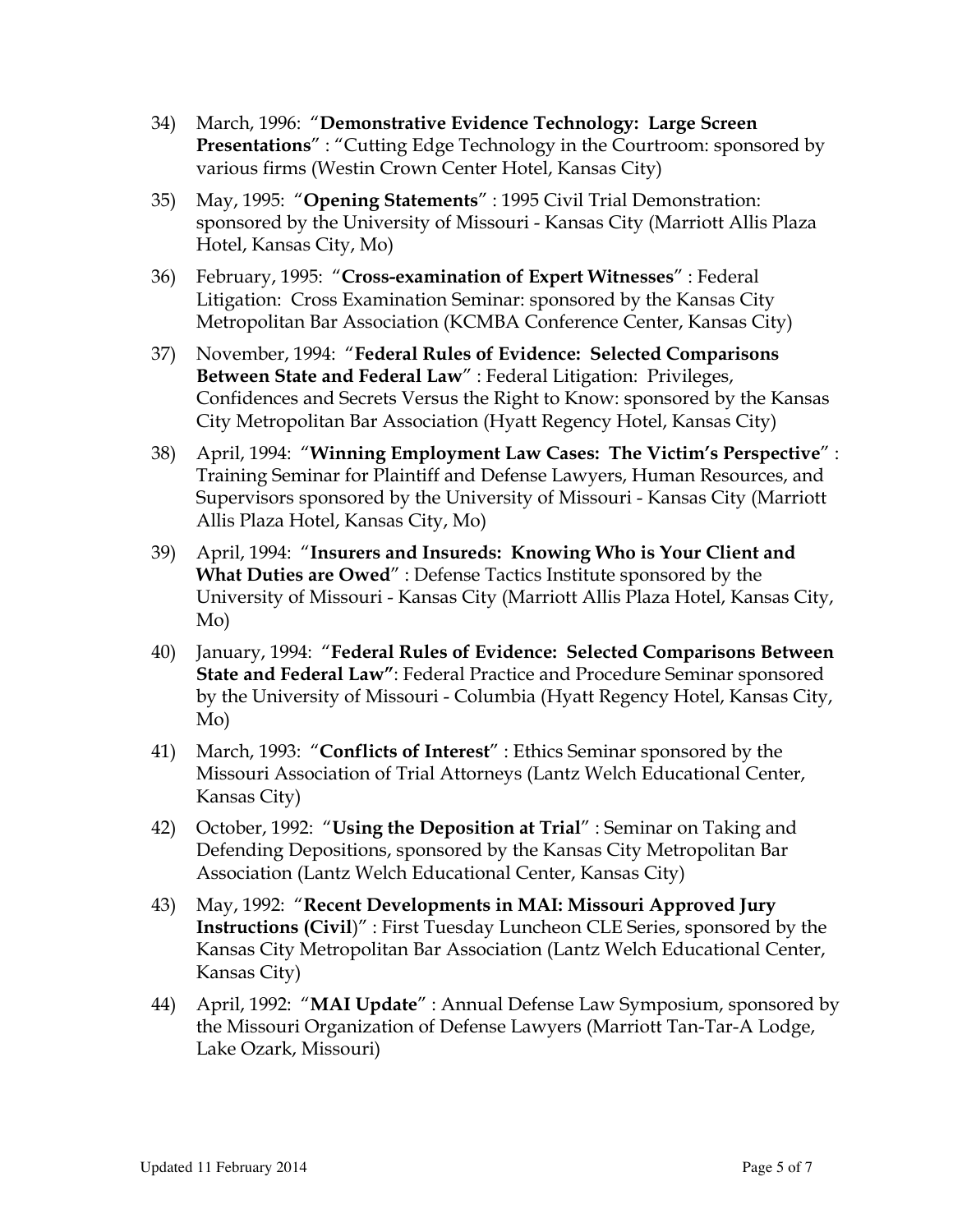- 45) December, 1991: "**MAI Update**" : Annual Defense Law Symposium, sponsored by the Missouri Organization of Defense Lawyers (Hyatt Regency Crown Center, Kansas City)
- 46) October, 1991: "**Using the Deposition for Devastating Impeachment: Part II**" : Seminar on Taking and Defending Depositions, sponsored by the Kansas City Metropolitan Bar Association (Lantz Welch Educational Center, Kansas City)
- 47) April, 1991: "**How to Use the Deposition for Devastating Impeachment**" : Seminar on Taking and Defending Depositions, sponsored by the Kansas City Metropolitan Bar Association (Lantz Welch Educational Center, Kansas City)
- 48) November, 1990: "**Perspectives on Laboratory Safety**" : Multi-disciplinary panel discussion sponsored by the American Chemical Society (Avila College, Kansas City)
- 49) November, 1990: "**Not in MAI and Objections to Jury Instructions**": Seminar on Avoiding Reversible Error and Keeping the Verdict on Appeal, sponsored by the Missouri Association of Trial Attorneys (Allis Plaza Hotel, Kansas City)
- 50) June, 1990: "**Preparing and Trying the Automobile Accident Case**": Seminar sponsored by Professional Education Systems, Inc., Eau Claire, Wisconsin (Embassy on the Park Hotel, Kansas City; )
- 51) February, 1990: "**More Closing Arguments: Meeting the Tactics of Plaintiffs' Counsel**": Regional Meeting of the National Association of Railroad Trial Counsel (The Breakers, West Palm Beach, Florida)
- 52) September and October, 1989: "**The Expert Witness as a Source of Proof**": Seminar on Missouri Sources of Proof, sponsored by the Missouri Bar (Adam's Mark Hotel, Kansas City; Ramada Hawthorn, Springfield; and Ramada Inn, Columbia)
- 53) July, 1989: "**Closing Arguments: Meeting the Tactics of Plaintiffs' Counsel**": Annual Meeting of the National Association of Railroad Trial Counsel (The Greenbrier, White Sulphur Springs, West Virginia)
- 54) April, 1989: "**Overview of the Law of Comparative Fault in Missouri**": Seminar on Missouri Comparative Fault, sponsored by the University of Missouri - Kansas City and the KCMBA (Hyatt Regency Hotel, Kansas City, Missouri)
- 55) March, 1989: "**Tort Update: Dram Shop, Service Letter, Sovereign Immunity, and Prima Facie Tort**": Seminar on Missouri Tort Practice Update, sponsored by the University of Missouri - Kansas City and the KCMBA (Alameda Plaza Hotel, Kansas City, Missouri)
- 56) September, 1988: "**Business Torts: Practical and Procedural Aspects: The Plaintiff's Viewpoint**: Seminar on Business Tort Litigation, sponsored by the